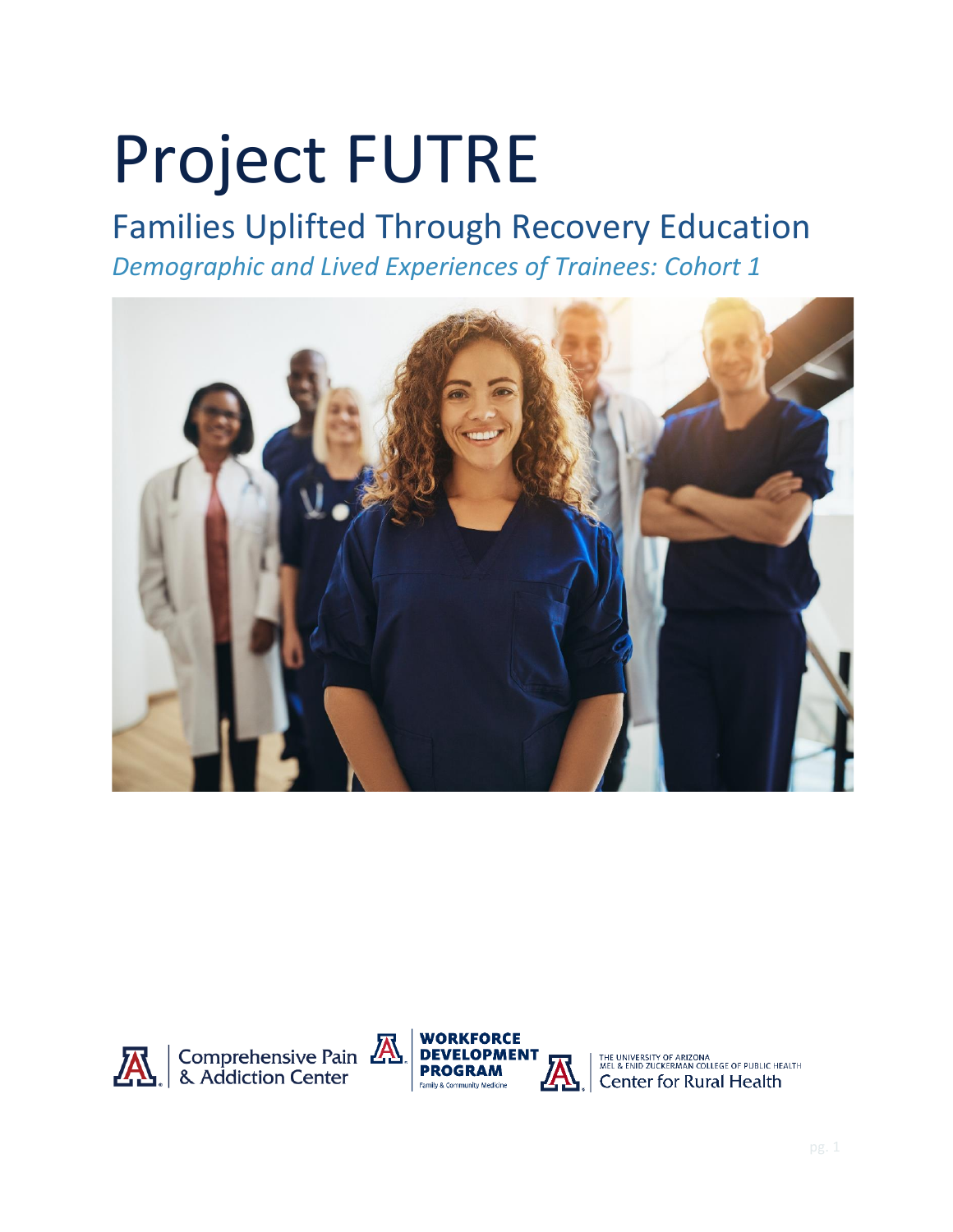Families Uplifted through Recovery Education (Project FUTRE) is designed to enhance and expand behavioral health paraprofessionals' knowledge, skills, and expertise. The aim of this project is to increase the number of behavioral health-related paraprofessionals, qualified to provide services to children and families who are impacted by opioid use disorders (OUD) and other substance use disorders (SUD). The project has two levels: pre-apprenticeship classroom training for 6 months, and an onsite apprenticeship lasting 12 months. This report shows the demographics and lived experiences of the current cohort, who began their pre-apprenticeship 2 months ago.

## 2. Trainee Demographics

Of the 13 participants that began training on February 9, 2021, 8 (62%) of the trainees in the cohort were females, three (23%) were males while two (15%) trainees identify as non-binary/non-conforming (Fig 2.1). Three, or nearly a quarter (23%) identify as Hispanic/Latino, two (15%) trainees identify as Black or African American, one (8%) identify as Native Indian or Alaskan Native, one (8%) identified with another race was not listed, while 46% identify as Non-Hispanic White (Fig 2.2). Over one-third of the cohort speak a language in addition to English, two (15%) were conversational in Spanish and three (23%) of the cohort were fluent in Spanish (Fig 2.3). Fig 2.4 shows the age distribution of the participants. There was a broad range of ages in this cohort; 50% of trainees were between 30 years and 66 years of age. The median age was 50 and the mean age was 48 years.

The level of education of the cohort is shown in Fig 2.5, with 4 (31%) having a high school diploma/GED, 5 (38%) trainees having some college education, one (8%) having an associate degree, one (8%) having some form of vocational training, and another two (15%) having a bachelor's degree. Majority of the cohort, 10 (77%), were not currently enrolled in school, one (8%) was enrolled part-time in school and two (15%) Trainees were full-time students. Fig 2.9 shows the usual transportation of the cohort. Most of the cohort, 10 (77%) transport themselves in a personal car, one (7%) rides the bus and one (8%) each get a ride or use another unspecified form of transportation. In terms of current access to technology and reliable internet facilities, most of the cohort, 11(85%), had access to a computer that has a web camera and 12 (92%) had reliable internet access. The employment status of the cohort is represented in fig 2.10. Most, of the participants in the cohort, 8 (63.5%) were unemployed, while two (15.4%) were employed in a healthcare organization, three (23.1%) were employed in a nonhealthcare organization and one (7.7%) was a primary caregiver for a dependent child.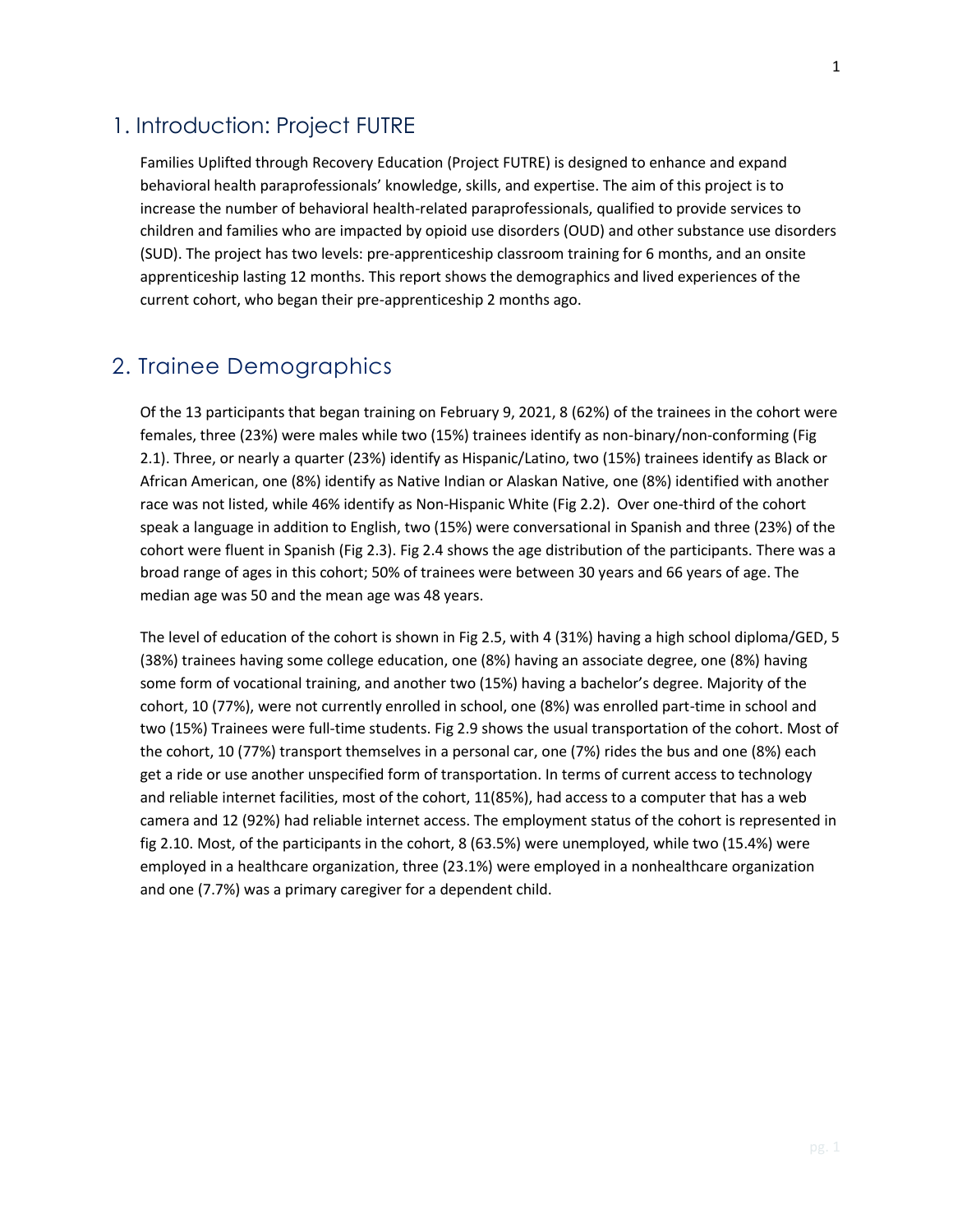#### **Figure 2.1 Gender**



#### **Figure 2.2 Race and Ethnicity**

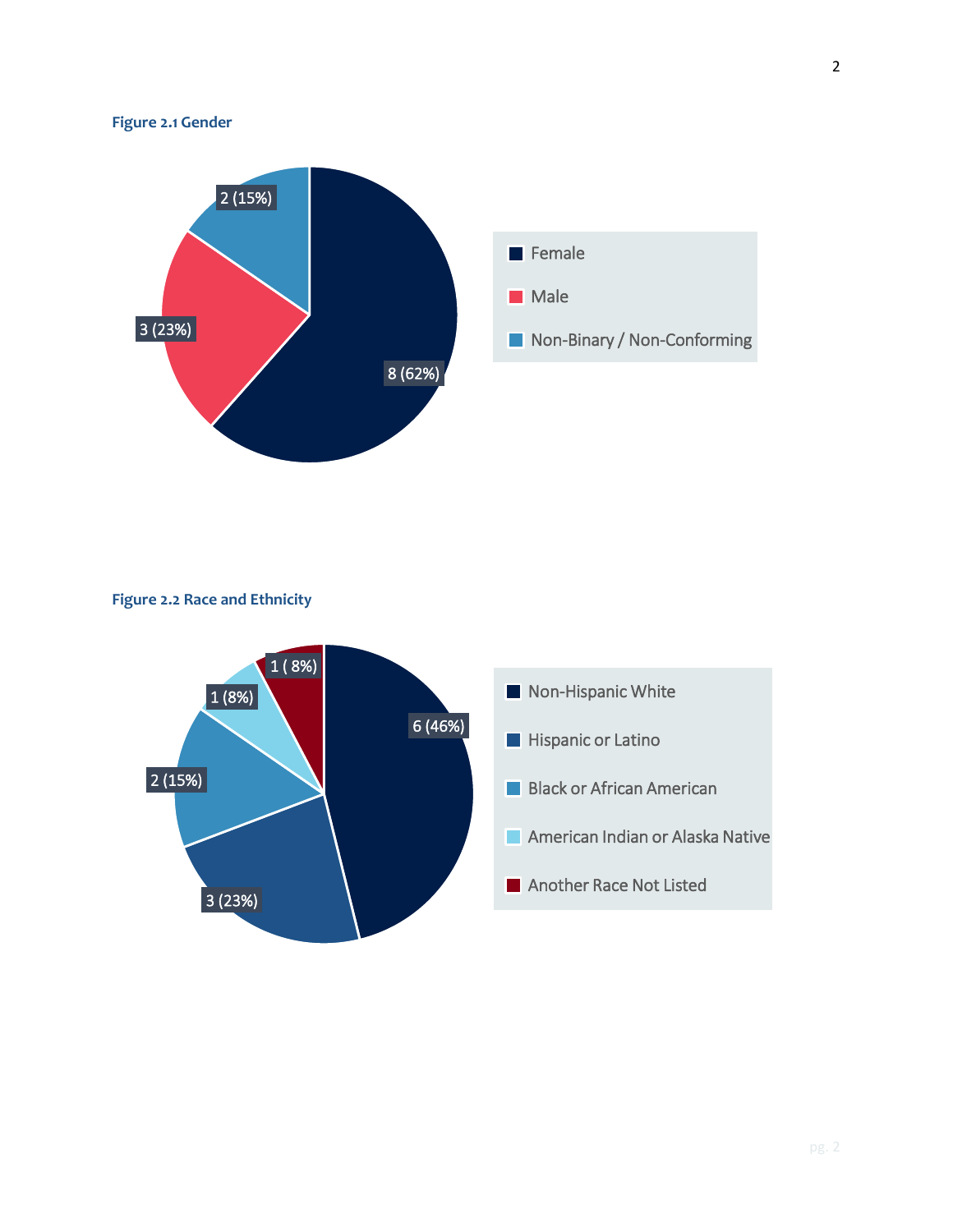



Note: All of the 5 bilingual/multilingual individuals in this cohort reported speaking Spanish in addition to English.



#### **Figure 2.4 Age**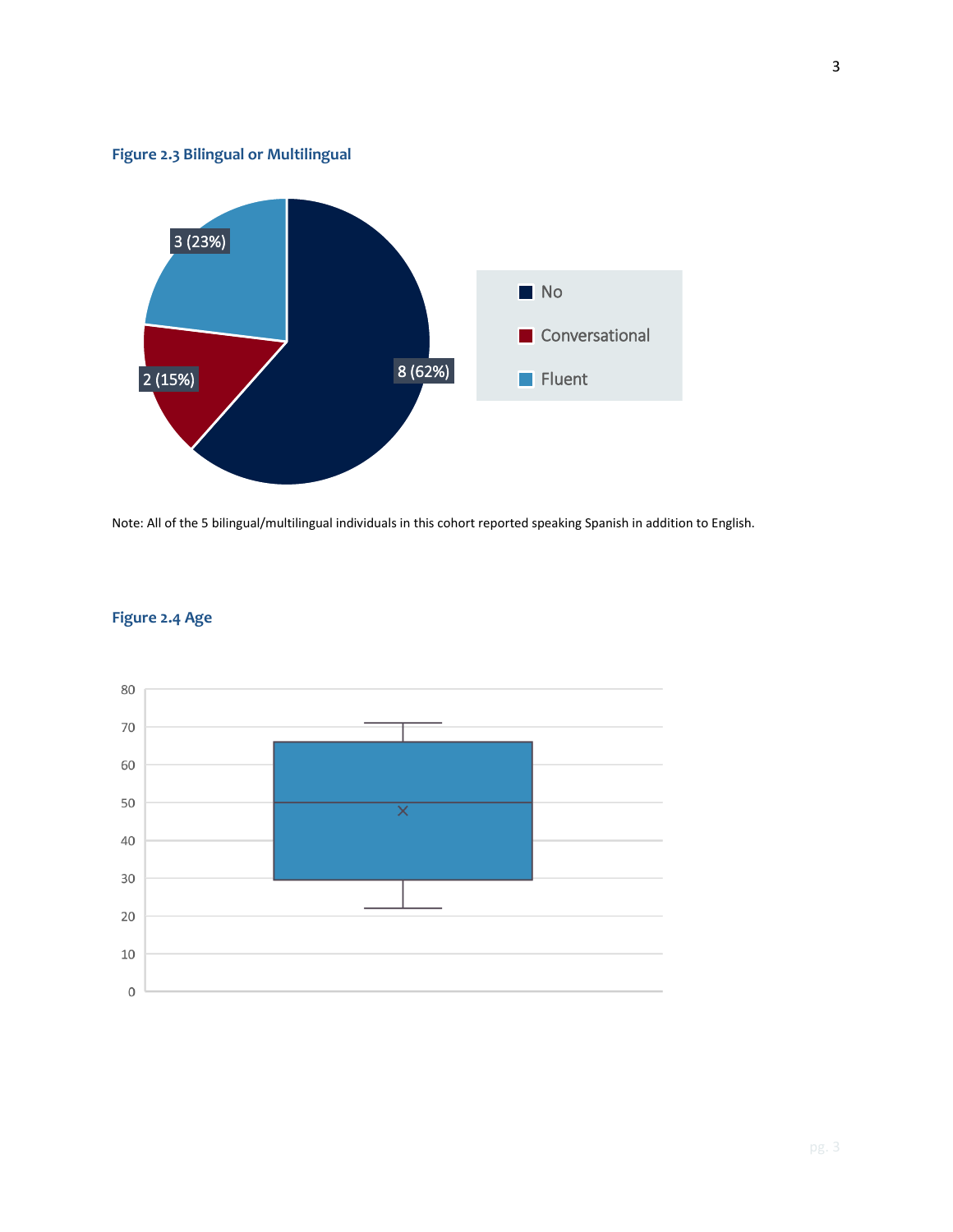#### **Figure 2.5 Level of Education**



#### **Figure 2.6 Current Educational Status**

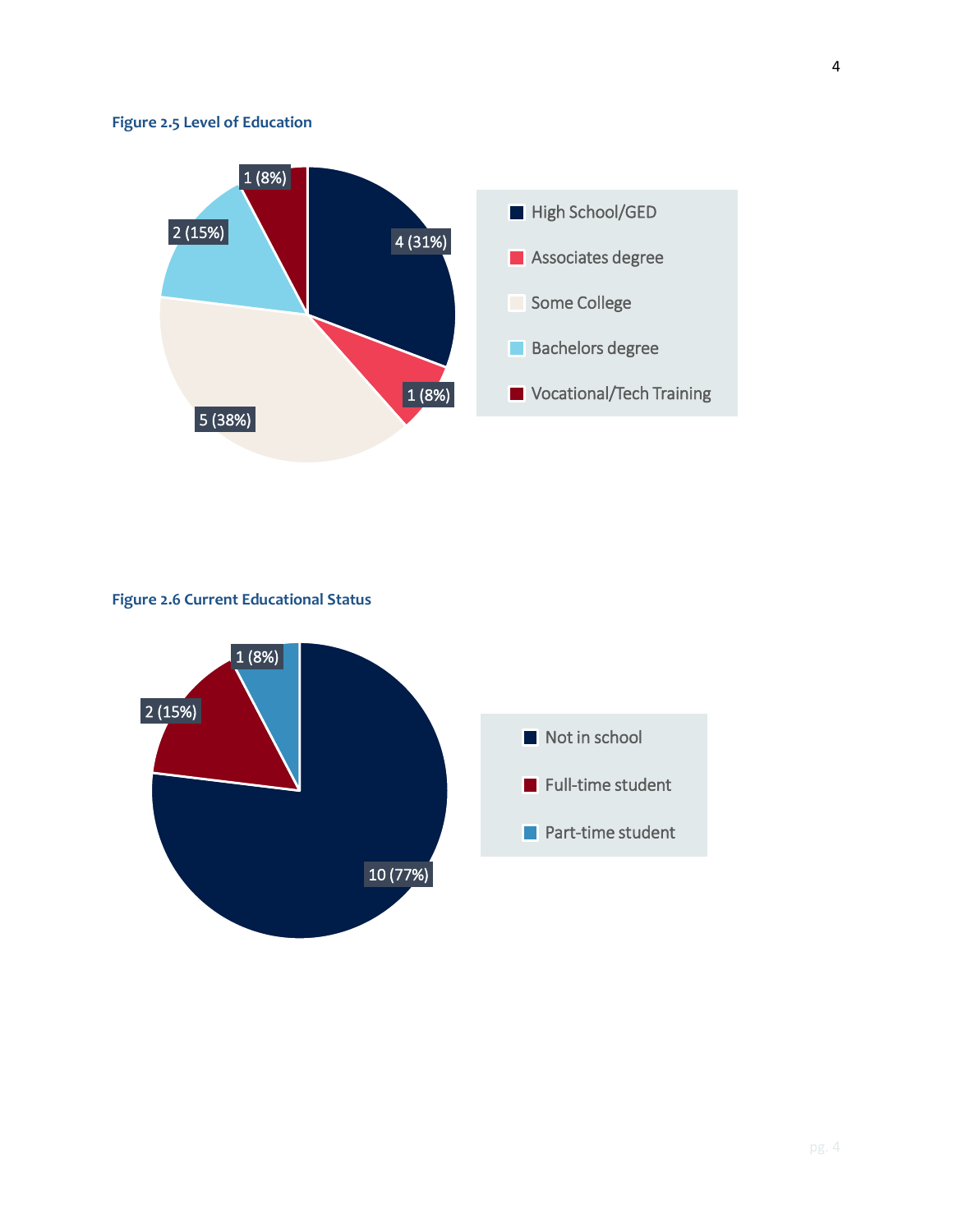

#### **Figure 2.7 Access to Computer with Web Camera (Currently)**

**Figure 2.8 Reliable Internet Access (Currently)**

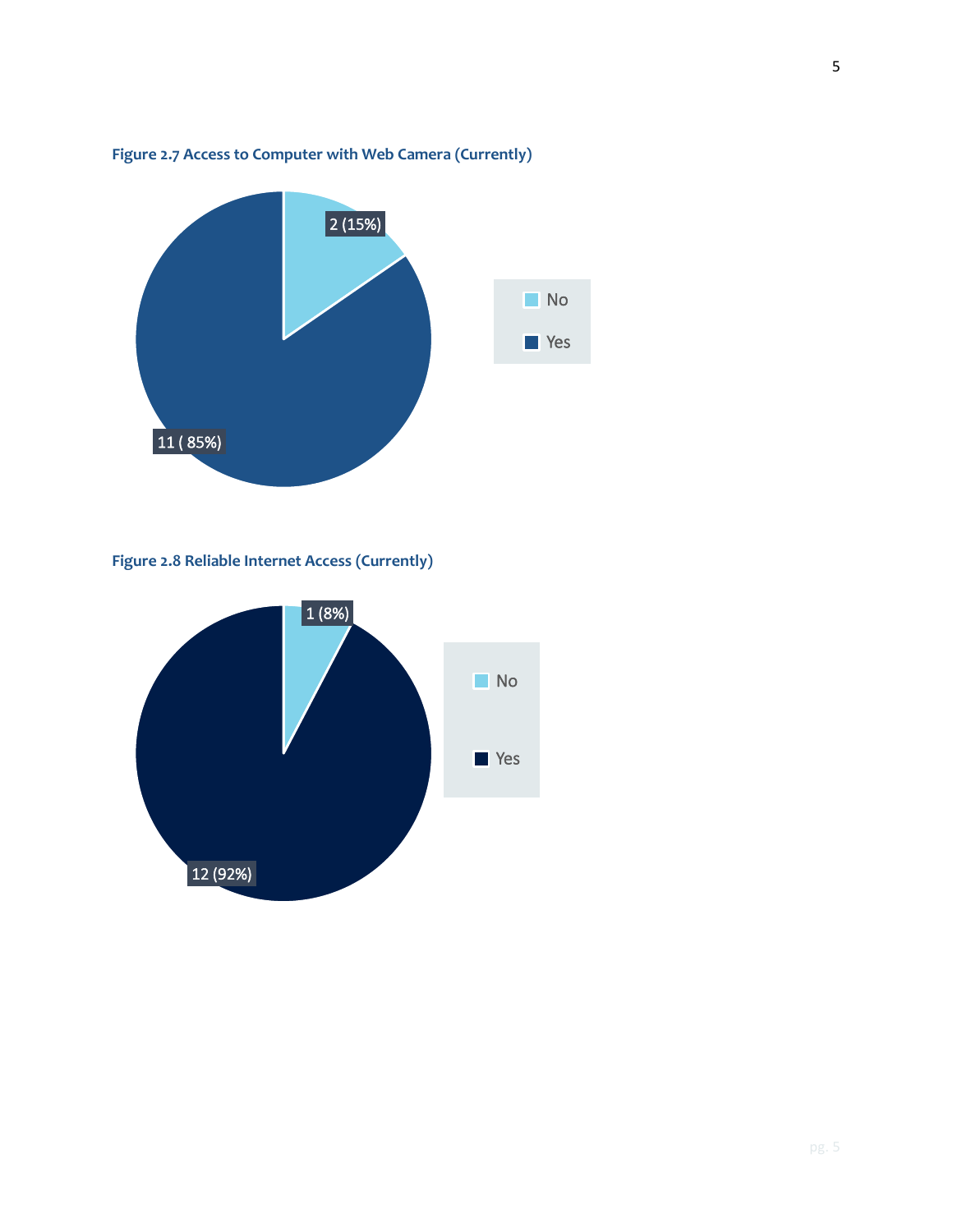#### **Figure 2.9 Usual Transportation**



#### **Figure 2.10 Trainee's current employment status**

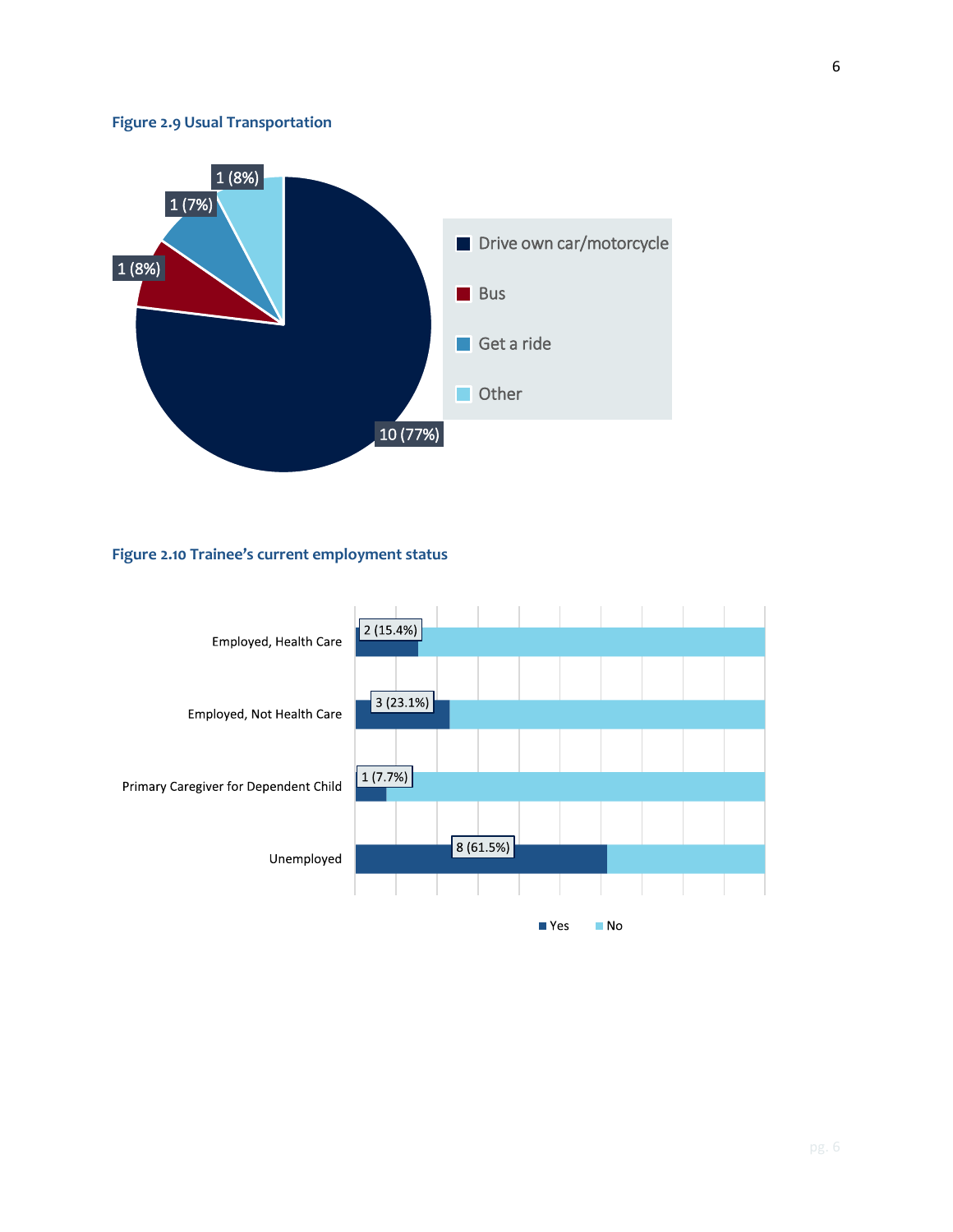### 3. TRAINEE LIVED EXPERIENCES

Project FUTRE is committed to training a behavioral health workforce that represents the communities they serve. This includes training individuals with demographic and lived experience diversity. All trainees in the current cohort met the eligibility criteria to be certified as Parent & Family Support Specialists in the state of Arizona; they have someone in their family who experiences behavioral health or substance use disorder challenges. These lived experiences represent life hardships that enable their ability to understand and assist the needs of those they serve.

As shown in Figure 3.1, the majority of trainees have experienced some form of racial discrimination and have no immediate family with a college degree. All but one are currently enrolled in Medicaid and most currently or in the past have received public assistance, either for themselves or their family. In their lifetime, most have experienced inadequate transportation, inadequate internet access, and lacked access to fresh foods.

#### **Figure 3.1 Trainee Lived Experiences**

Trainees reported whether they had---at any point in their lives—experienced each of the following:



Note: Public Assistance in Figure 3.1 refers to, e.g. Temporary Assistance to Needy Families (TANF), Supplemental Nutrition Assistance (SNAP), Women Infants and Children Nutrition Program (WIC) and/or public housing.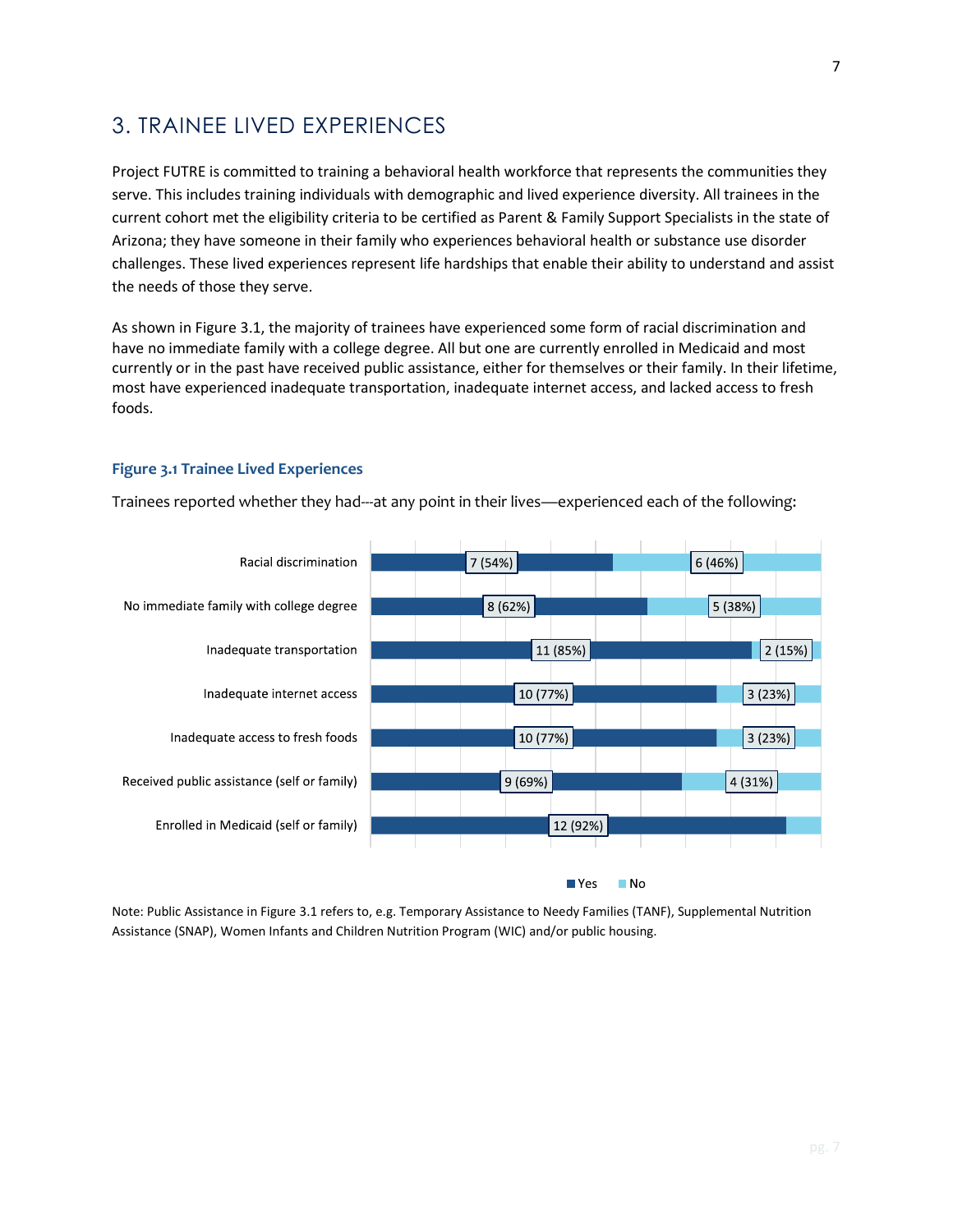#### **Figure 3.2 Current Medicaid Enrollment**



## 4. TRAINEE INTENTIONS AND PROGRESS

There are no trainees with a criminal history that would create insurmountable barriers to employment; 13 (100%) participants are interested in pursuing a paid apprenticeship after graduation.



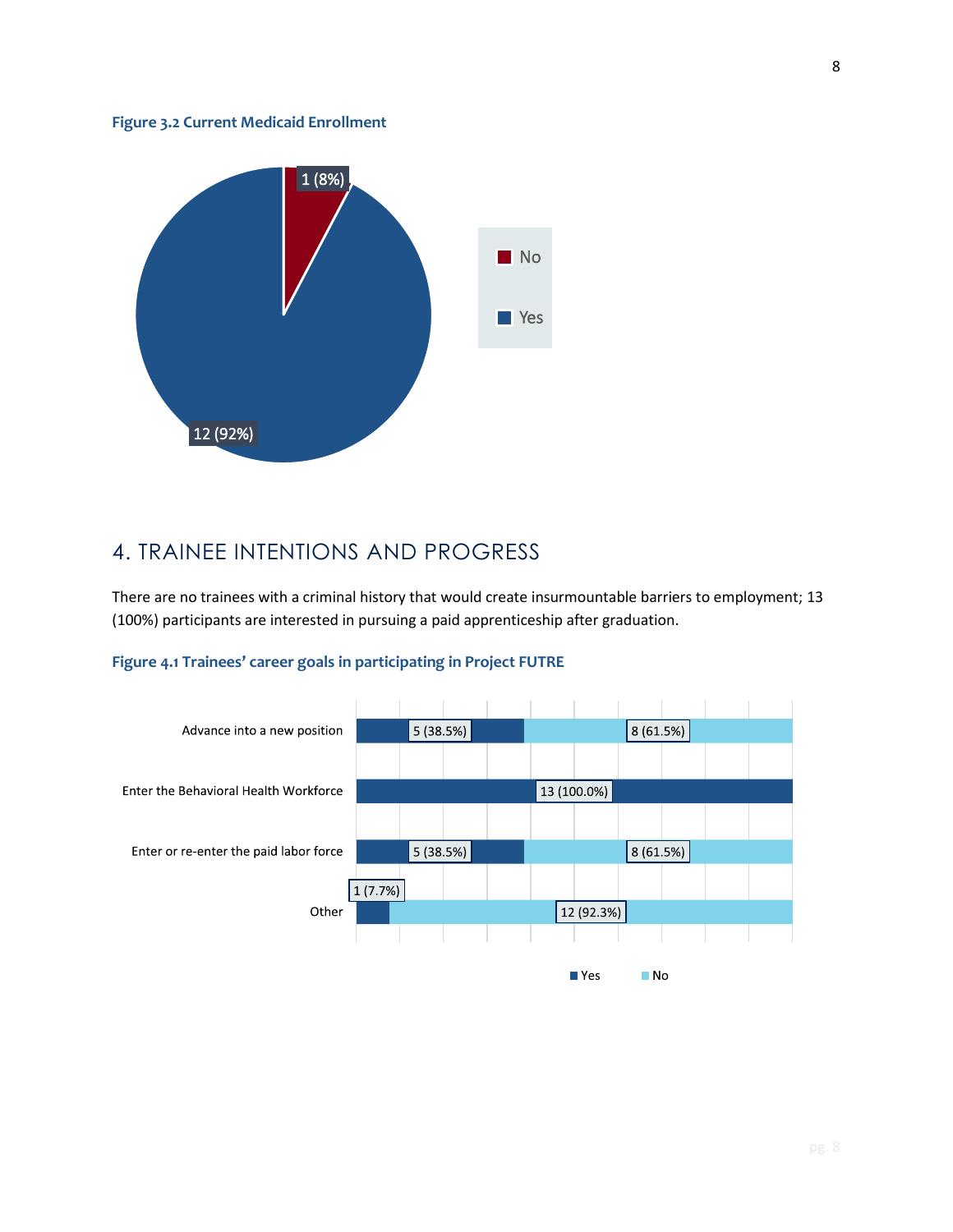**Figure 4.2 Trainees' personal motivation for applying to Project FUTRE—according to application essays Words that were the most frequently used are represented by largest size in the word cloud, giving an overall picture of what motivates trainees in taking this step toward certification.** 



**Figure 4.3 How Trainees Heard about Project FUTRE** 



9